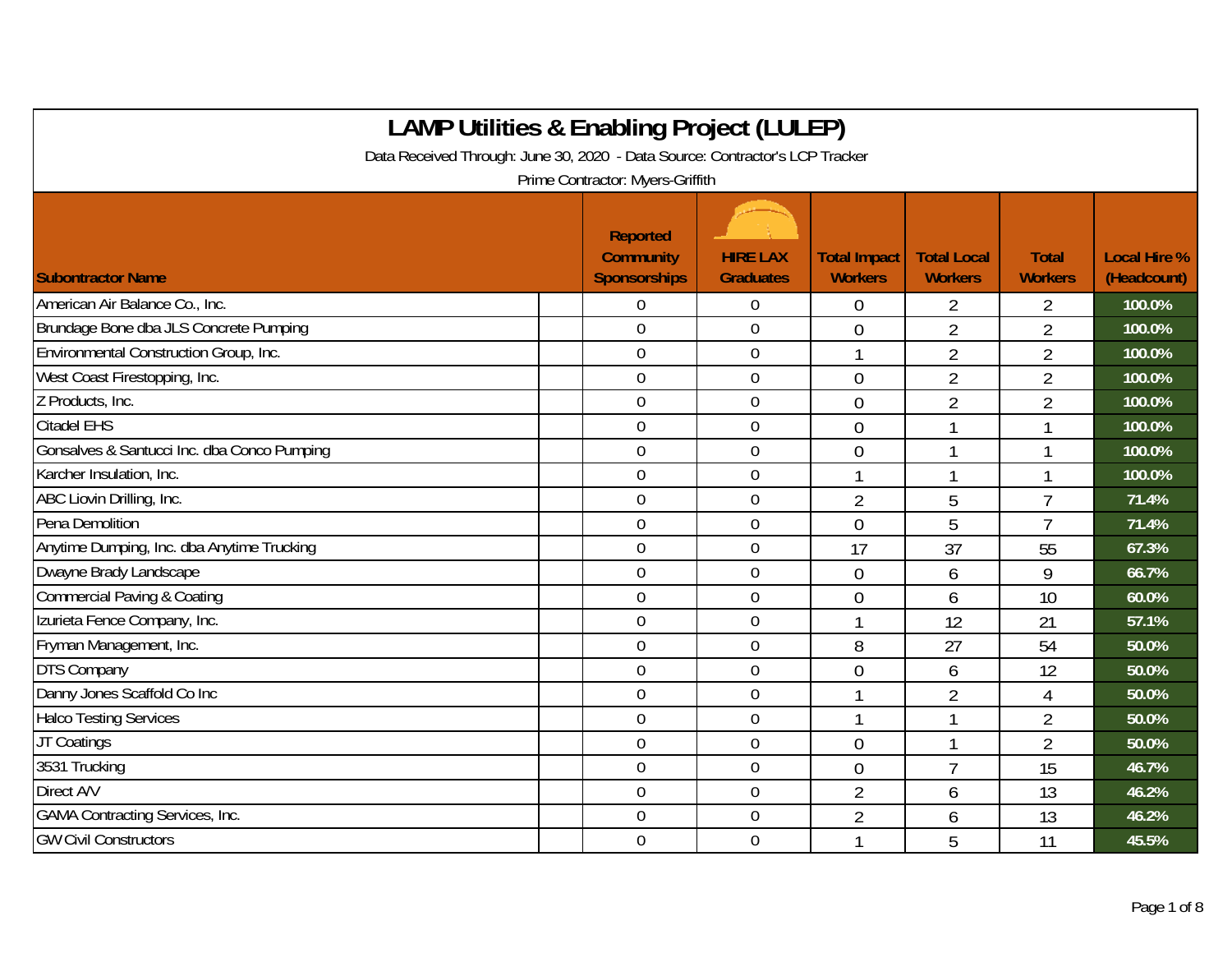| <b>LAMP Utilities &amp; Enabling Project (LULEP)</b><br>Data Received Through: June 30, 2020 - Data Source: Contractor's LCP Tracker<br>Prime Contractor: Myers-Griffith |  |                                                     |                                     |                                       |                                      |                                |                                    |  |  |
|--------------------------------------------------------------------------------------------------------------------------------------------------------------------------|--|-----------------------------------------------------|-------------------------------------|---------------------------------------|--------------------------------------|--------------------------------|------------------------------------|--|--|
| <b>Subontractor Name</b>                                                                                                                                                 |  | Reported<br><b>Community</b><br><b>Sponsorships</b> | <b>HIRE LAX</b><br><b>Graduates</b> | <b>Total Impact</b><br><b>Workers</b> | <b>Total Local</b><br><b>Workers</b> | <b>Total</b><br><b>Workers</b> | <b>Local Hire %</b><br>(Headcount) |  |  |
| <b>T&amp;M Construction</b>                                                                                                                                              |  | $\overline{0}$                                      | $\overline{0}$                      |                                       | 22                                   | 49                             | 44.9%                              |  |  |
| <b>Frey-Moss Structures INC</b>                                                                                                                                          |  | $\mathbf 0$                                         | $\mathbf 0$                         | 3                                     | 8                                    | 18                             | 44.4%                              |  |  |
| Cupertino Electric Inc.                                                                                                                                                  |  | $\mathbf 0$                                         | $\boldsymbol{0}$                    | $\overline{2}$                        | $\overline{7}$                       | 16                             | 43.8%                              |  |  |
| Miranda Logistics Enterprise                                                                                                                                             |  | $\mathbf 0$                                         | $\mathbf 0$                         | 6                                     | 45                                   | 105                            | 42.9%                              |  |  |
| J.V Land Clearing Co., Inc.                                                                                                                                              |  | $\overline{0}$                                      | $\mathbf 0$                         |                                       | 6                                    | 14                             | 42.9%                              |  |  |
| <b>Axion Group</b>                                                                                                                                                       |  | $\overline{0}$                                      | $\boldsymbol{0}$                    | $\overline{0}$                        | 3                                    | $\overline{7}$                 | 42.9%                              |  |  |
| Comet Electric, Inc.                                                                                                                                                     |  | $\mathbf 0$                                         | $\mathbf 0$                         |                                       | 36                                   | 89                             | 40.4%                              |  |  |
| Alert Insulation Co., Inc.                                                                                                                                               |  | $\mathbf 0$                                         | $\boldsymbol{0}$                    | $\overline{0}$                        | 4                                    | 10                             | 40.0%                              |  |  |
| Terra Pave, Inc.                                                                                                                                                         |  | $\mathbf 0$                                         | $\pmb{0}$                           |                                       | 4                                    | 10                             | 40.0%                              |  |  |
| Pan-Pacific Mechanical                                                                                                                                                   |  | $\overline{0}$                                      | $\mathbf 0$                         | $\overline{0}$                        | $\overline{2}$                       | 5                              | 40.0%                              |  |  |
| ISEC, Inc.                                                                                                                                                               |  | $\overline{0}$                                      | $\boldsymbol{0}$                    | $\overline{2}$                        | 17                                   | 43                             | 39.5%                              |  |  |
| Wagner Engineering & Survey, Inc.                                                                                                                                        |  | $\mathbf 0$                                         | $\boldsymbol{0}$                    | $\overline{0}$                        | 9                                    | 23                             | 39.1%                              |  |  |
| GGG Demolition, Inc.                                                                                                                                                     |  | $\overline{0}$                                      | $\mathbf 0$                         |                                       | 14                                   | 36                             | 38.9%                              |  |  |
| 24 Hour Sweeping Inc A                                                                                                                                                   |  | $\mathbf 0$                                         | $\overline{0}$                      |                                       | 5                                    | 13                             | 38.5%                              |  |  |
| Birdi & Associates, Inc.                                                                                                                                                 |  | $\mathbf 0$                                         | $\mathbf 0$                         | $\overline{2}$                        | 5                                    | 13                             | 38.5%                              |  |  |
| Resource Environmental, Inc.                                                                                                                                             |  | $\overline{0}$                                      | $\overline{0}$                      | $\overline{2}$                        | 18                                   | 47                             | 38.3%                              |  |  |
| Steve Bubalo Construction Co                                                                                                                                             |  | $\mathbf 0$                                         | $\boldsymbol{0}$                    | 6                                     | 13                                   | 34                             | 38.2%                              |  |  |
| B & D Equipment Rental, Inc.                                                                                                                                             |  | $\overline{0}$                                      | $\mathbf 0$                         | $\theta$                              | 14                                   | 37                             | 37.8%                              |  |  |
| Building Electronic Controls, Inc.                                                                                                                                       |  | $\overline{0}$                                      | $\mathbf 0$                         | $\theta$                              | 3                                    | 8                              | 37.5%                              |  |  |
| Corradini Corp.                                                                                                                                                          |  | $\mathbf 0$                                         | $\boldsymbol{0}$                    |                                       | 4                                    | 11                             | 36.4%                              |  |  |
| Psomas                                                                                                                                                                   |  | $\mathbf 0$                                         | $\mathbf 0$                         | $\overline{0}$                        | 4                                    | 11                             | 36.4%                              |  |  |
| <b>Griffith Company</b>                                                                                                                                                  |  | $\overline{2}$                                      | $\mathbf{1}$                        | 14                                    | 64                                   | 180                            | 35.6%                              |  |  |
| <b>Red Hawk Services</b>                                                                                                                                                 |  | $\mathbf 0$                                         | $\boldsymbol{0}$                    | 3                                     | 6                                    | 17                             | 35.3%                              |  |  |
| <b>Taft Electric Company</b>                                                                                                                                             |  | $\mathbf 0$                                         | $\mathbf 0$                         | 6                                     | 13                                   | 37                             | 35.1%                              |  |  |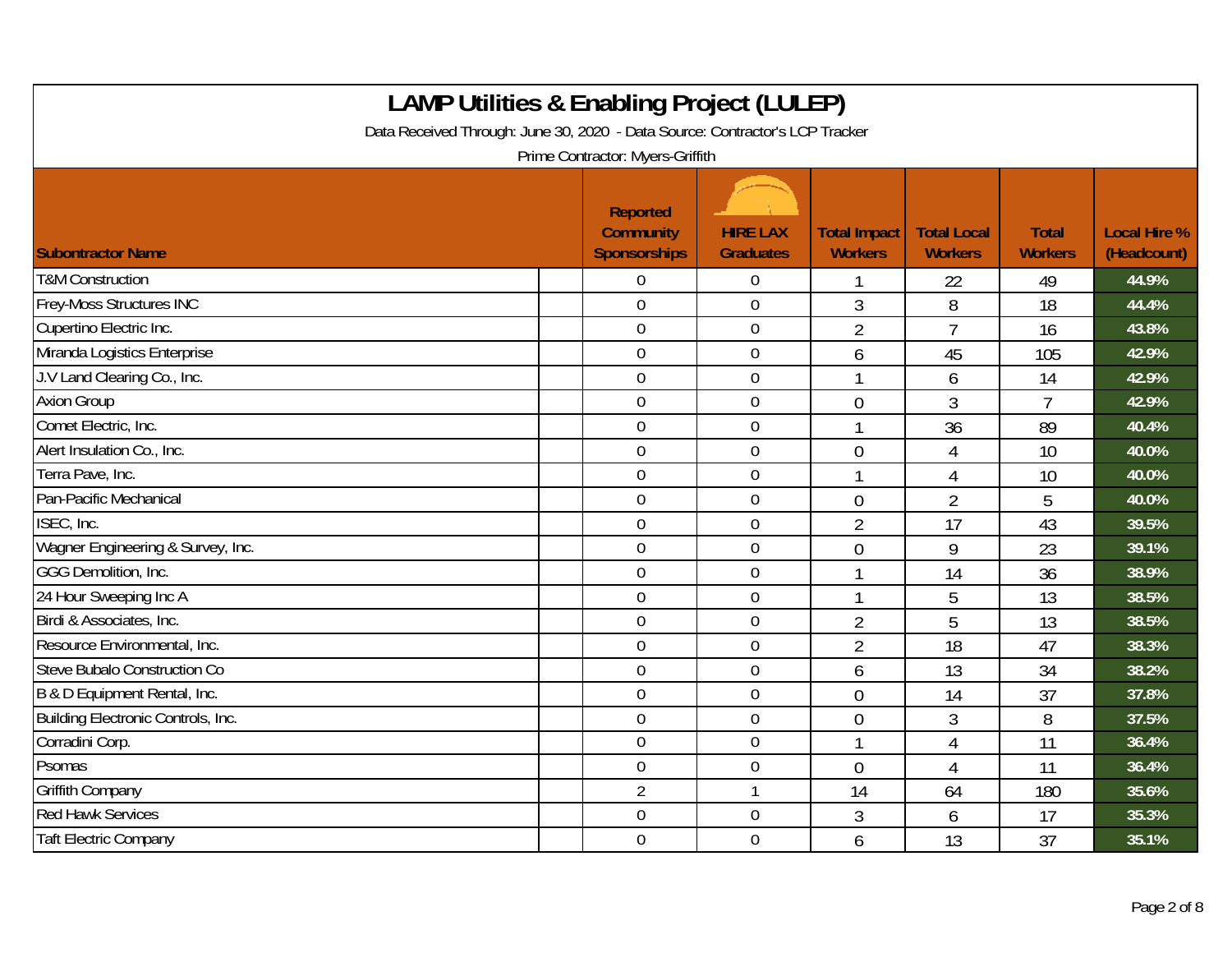| <b>LAMP Utilities &amp; Enabling Project (LULEP)</b><br>Data Received Through: June 30, 2020 - Data Source: Contractor's LCP Tracker<br>Prime Contractor: Myers-Griffith |                                                            |                                     |                                       |                                      |                                |                                    |  |  |  |
|--------------------------------------------------------------------------------------------------------------------------------------------------------------------------|------------------------------------------------------------|-------------------------------------|---------------------------------------|--------------------------------------|--------------------------------|------------------------------------|--|--|--|
| <b>Subontractor Name</b>                                                                                                                                                 | <b>Reported</b><br><b>Community</b><br><b>Sponsorships</b> | <b>HIRE LAX</b><br><b>Graduates</b> | <b>Total Impact</b><br><b>Workers</b> | <b>Total Local</b><br><b>Workers</b> | <b>Total</b><br><b>Workers</b> | <b>Local Hire %</b><br>(Headcount) |  |  |  |
| Urrea & Sons Trucking                                                                                                                                                    | 0                                                          | $\overline{0}$                      | $\Omega$                              | 7                                    | 20                             | 35.0%                              |  |  |  |
| Myers & Sons Griffith, JV                                                                                                                                                | 3                                                          | $\overline{2}$                      | 10                                    | 59                                   | 177                            | 33.3%                              |  |  |  |
| Crown Fence Co                                                                                                                                                           | $\overline{0}$                                             | $\overline{0}$                      |                                       | 16                                   | 48                             | 33.3%                              |  |  |  |
| Versatile Coatings Inc.                                                                                                                                                  | $\mathbf 0$                                                | $\boldsymbol{0}$                    | $\overline{0}$                        | 4                                    | 12                             | 33.3%                              |  |  |  |
| Global Modular Inc.                                                                                                                                                      | $\overline{0}$                                             | $\overline{0}$                      | $\overline{0}$                        | 3                                    | 9                              | 33.3%                              |  |  |  |
| A1 Management & Inspection, Inc.                                                                                                                                         | 0                                                          | $\overline{0}$                      |                                       | $\overline{2}$                       | 6                              | 33.3%                              |  |  |  |
| Techniquex, Inc.                                                                                                                                                         | 0                                                          | $\overline{0}$                      | $\theta$                              | $\overline{2}$                       | 6                              | 33.3%                              |  |  |  |
| Inline Concrete Cutting & Coring                                                                                                                                         | $\overline{0}$                                             | $\overline{0}$                      | $\overline{0}$                        | 1                                    | 3                              | 33.3%                              |  |  |  |
| Koppl Pipeline Services, Inc.                                                                                                                                            | 0                                                          | $\overline{0}$                      | $\theta$                              | 1                                    | 3                              | 33.3%                              |  |  |  |
| Planet Green Environmental                                                                                                                                               | $\mathbf 0$                                                | $\overline{0}$                      | $\overline{0}$                        | 1                                    | 3                              | 33.3%                              |  |  |  |
| Royal Electric Company                                                                                                                                                   | $\overline{0}$                                             | $\mathbf 0$                         | $\overline{0}$                        | 1                                    | 3                              | 33.3%                              |  |  |  |
| Matrix Environmental, Inc.                                                                                                                                               | 0                                                          | $\overline{0}$                      |                                       | 8                                    | 25                             | 32.0%                              |  |  |  |
| <b>Concrete Coring Company</b>                                                                                                                                           | $\mathbf 0$                                                | $\overline{0}$                      |                                       | 9                                    | 29                             | 31.0%                              |  |  |  |
| Myers & Sons Construction LP                                                                                                                                             | 0                                                          | $\overline{0}$                      |                                       | 13                                   | 43                             | 30.2%                              |  |  |  |
| Twining, Inc                                                                                                                                                             | 0                                                          | $\boldsymbol{0}$                    | 1                                     | 9                                    | 30                             | 30.0%                              |  |  |  |
| Blois Construction, Inc.                                                                                                                                                 | $\overline{0}$                                             | $\overline{0}$                      | 11                                    | 33                                   | 112                            | 29.5%                              |  |  |  |
| Fehoko Concrete Inc                                                                                                                                                      | $\overline{0}$                                             | $\mathbf 0$                         | $\overline{2}$                        | $\overline{7}$                       | 24                             | 29.2%                              |  |  |  |
| <b>ABC Resources</b>                                                                                                                                                     | 0                                                          | $\overline{0}$                      | $\overline{4}$                        | 8                                    | 28                             | 28.6%                              |  |  |  |
| N-U Enterprise                                                                                                                                                           | $\mathbf 0$                                                | $\overline{0}$                      | $\mathbf{1}$                          | 8                                    | 28                             | 28.6%                              |  |  |  |
| Anderson Charnesky Structural Steel, Inc.                                                                                                                                | 0                                                          | $\overline{0}$                      | $\theta$                              | $\overline{2}$                       | $\overline{7}$                 | 28.6%                              |  |  |  |
| CMB Structures, Inc.                                                                                                                                                     | $\mathbf 0$                                                | $\boldsymbol{0}$                    | $\overline{0}$                        | $\overline{2}$                       | $\overline{7}$                 | 28.6%                              |  |  |  |
| <b>SC Building Materials</b>                                                                                                                                             | $\mathbf 0$                                                | $\overline{0}$                      | $\mathbf 1$                           | $\overline{2}$                       | $\overline{7}$                 | 28.6%                              |  |  |  |
| Wilson & Hampton Painting Contractors                                                                                                                                    | 0                                                          | $\mathbf 0$                         |                                       | $\overline{2}$                       | $\overline{7}$                 | 28.6%                              |  |  |  |
| Rosendin Electric                                                                                                                                                        | 0                                                          | $\overline{0}$                      | 3                                     | 9                                    | 33                             | 27.3%                              |  |  |  |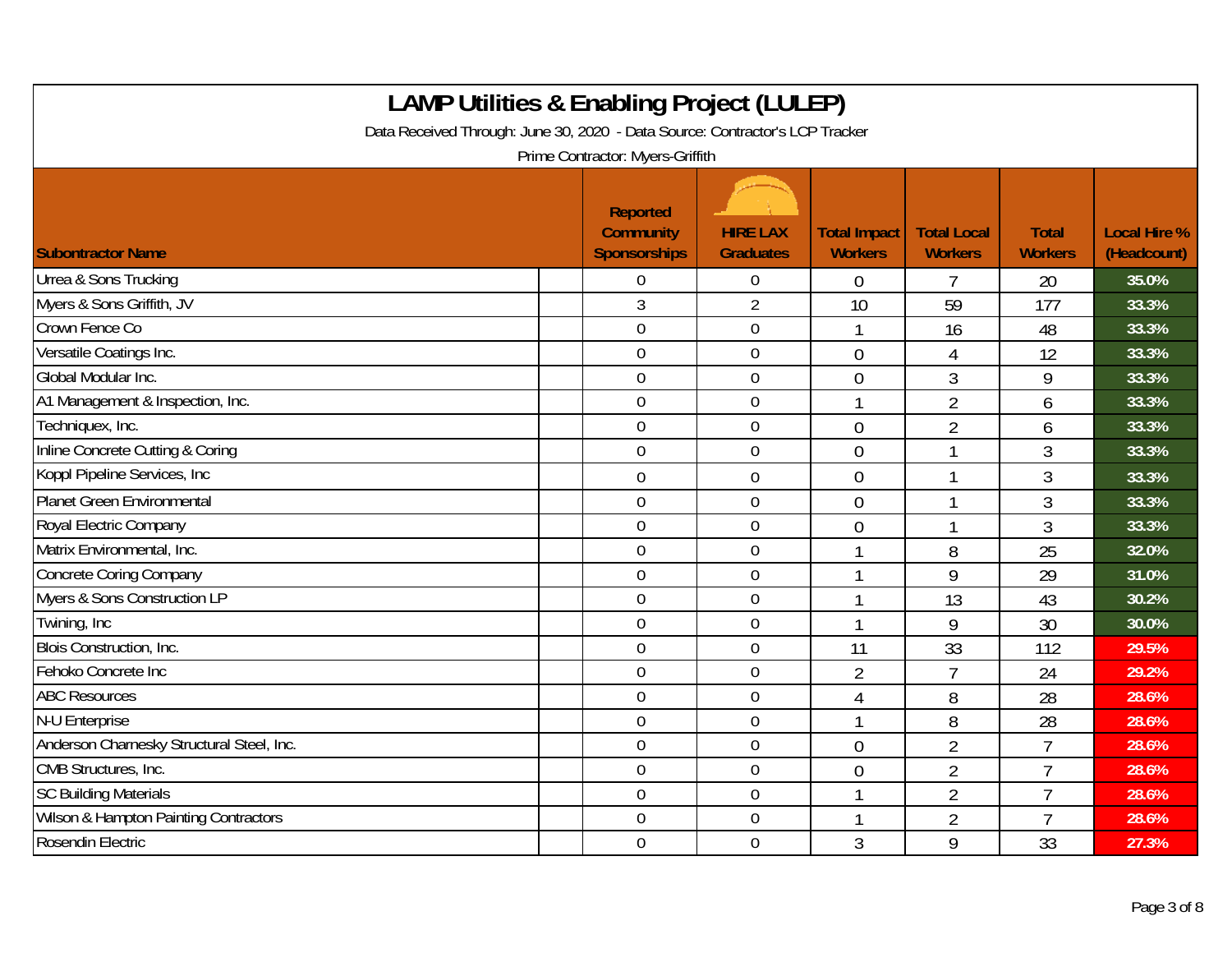| <b>LAMP Utilities &amp; Enabling Project (LULEP)</b><br>Data Received Through: June 30, 2020 - Data Source: Contractor's LCP Tracker<br>Prime Contractor: Myers-Griffith |                                                     |                                     |                                       |                                      |                                |                                    |  |  |  |
|--------------------------------------------------------------------------------------------------------------------------------------------------------------------------|-----------------------------------------------------|-------------------------------------|---------------------------------------|--------------------------------------|--------------------------------|------------------------------------|--|--|--|
| <b>Subontractor Name</b>                                                                                                                                                 | Reported<br><b>Community</b><br><b>Sponsorships</b> | <b>HIRE LAX</b><br><b>Graduates</b> | <b>Total Impact</b><br><b>Workers</b> | <b>Total Local</b><br><b>Workers</b> | <b>Total</b><br><b>Workers</b> | <b>Local Hire %</b><br>(Headcount) |  |  |  |
| RMA Group, Inc.                                                                                                                                                          | $\Omega$                                            | 0                                   | 4                                     | 6                                    | 22                             | 27.3%                              |  |  |  |
| Max Out Inc.                                                                                                                                                             | $\overline{0}$                                      | $\mathbf 0$                         | 4                                     | 9                                    | 34                             | 26.5%                              |  |  |  |
| AMPCO Landscape, Inc.                                                                                                                                                    | $\overline{0}$                                      | $\boldsymbol{0}$                    | $\overline{0}$                        | $\overline{2}$                       | 8                              | 25.0%                              |  |  |  |
| <b>DC Traffic Control</b>                                                                                                                                                | $\overline{0}$                                      | $\overline{0}$                      | $\overline{0}$                        | $\overline{2}$                       | 8                              | 25.0%                              |  |  |  |
| Mike Hixson Backhoe Service, Inc.                                                                                                                                        | $\overline{0}$                                      | $\mathbf 0$                         | $\overline{0}$                        | $\overline{2}$                       | 8                              | 25.0%                              |  |  |  |
| Superior Pavement Markings, Inc.                                                                                                                                         | $\overline{0}$                                      | $\boldsymbol{0}$                    | $\overline{2}$                        | $\overline{2}$                       | 8                              | 25.0%                              |  |  |  |
| D.C. Drilling Inc                                                                                                                                                        | $\overline{0}$                                      | $\overline{0}$                      | $\overline{0}$                        |                                      | 4                              | 25.0%                              |  |  |  |
| DFS Flooring Inc.                                                                                                                                                        | $\overline{0}$                                      | $\mathbf 0$                         |                                       |                                      | 4                              | 25.0%                              |  |  |  |
| So-Cal Insulation, Inc.                                                                                                                                                  | $\overline{0}$                                      | $\boldsymbol{0}$                    |                                       |                                      | 4                              | 25.0%                              |  |  |  |
| LNA Concrete Structures, Inc.                                                                                                                                            | $\boldsymbol{0}$                                    | $\mathbf 0$                         | 1                                     | 9                                    | 37                             | 24.3%                              |  |  |  |
| Meadows Sheet Metal & Air Conditioning, Inc.                                                                                                                             | $\overline{0}$                                      | $\overline{0}$                      | $\overline{2}$                        | 10                                   | 45                             | 22.2%                              |  |  |  |
| Giroux Glass, Inc.                                                                                                                                                       | $\mathbf 0$                                         | $\mathbf 0$                         | $\overline{0}$                        | $\overline{2}$                       | 9                              | 22.2%                              |  |  |  |
| Cosco Fire Protection, Inc.                                                                                                                                              | $\mathbf 0$                                         | $\overline{0}$                      | $\overline{0}$                        | 5                                    | 23                             | 21.7%                              |  |  |  |
| Sterndahl Enterprises, Inc.                                                                                                                                              | $\overline{0}$                                      | $\mathbf 0$                         | $\overline{2}$                        | 6                                    | 28                             | 21.4%                              |  |  |  |
| Bali Construction, Inc.                                                                                                                                                  | $\overline{0}$                                      | $\boldsymbol{0}$                    | $\mathfrak{Z}$                        | 14                                   | 68                             | 20.6%                              |  |  |  |
| Absolute Abatement & Demolition                                                                                                                                          | $\overline{0}$                                      | $\overline{0}$                      | $\overline{0}$                        | 1                                    | 5                              | 20.0%                              |  |  |  |
| <b>Century Sweeping</b>                                                                                                                                                  | $\overline{0}$                                      | $\mathbf 0$                         | $\theta$                              |                                      | 5                              | 20.0%                              |  |  |  |
| Pacific Waterproofing & Restoration, Inc.                                                                                                                                | $\overline{0}$                                      | $\overline{0}$                      | $\overline{0}$                        |                                      | 5                              | 20.0%                              |  |  |  |
| Penhall Co                                                                                                                                                               | $\overline{0}$                                      | $\overline{0}$                      | $\overline{0}$                        | $\mathbf 1$                          | 5                              | 20.0%                              |  |  |  |
| Michels Pipeline Construction; a div. of Michels Corporation                                                                                                             | $\overline{0}$                                      | $\overline{0}$                      | 3                                     | 13                                   | 74                             | 17.6%                              |  |  |  |
| <b>Sully-Miller Contracting Company</b>                                                                                                                                  | $\overline{0}$                                      | $\boldsymbol{0}$                    | $\overline{0}$                        | 10                                   | 58                             | 17.2%                              |  |  |  |
| <b>Chief Engineering</b>                                                                                                                                                 | $\mathbf 0$                                         | $\mathbf 0$                         | $\mathfrak{Z}$                        | 15                                   | 90                             | 16.7%                              |  |  |  |
| Southcoast Acoustical Interiors, Inc.                                                                                                                                    | $\overline{0}$                                      | $\mathbf 0$                         | $\theta$                              | 3                                    | 18                             | 16.7%                              |  |  |  |
| Crosstown Electrical & Data, Inc.                                                                                                                                        | $\theta$                                            | $\mathbf 0$                         | $\overline{0}$                        | $\overline{2}$                       | 12                             | 16.7%                              |  |  |  |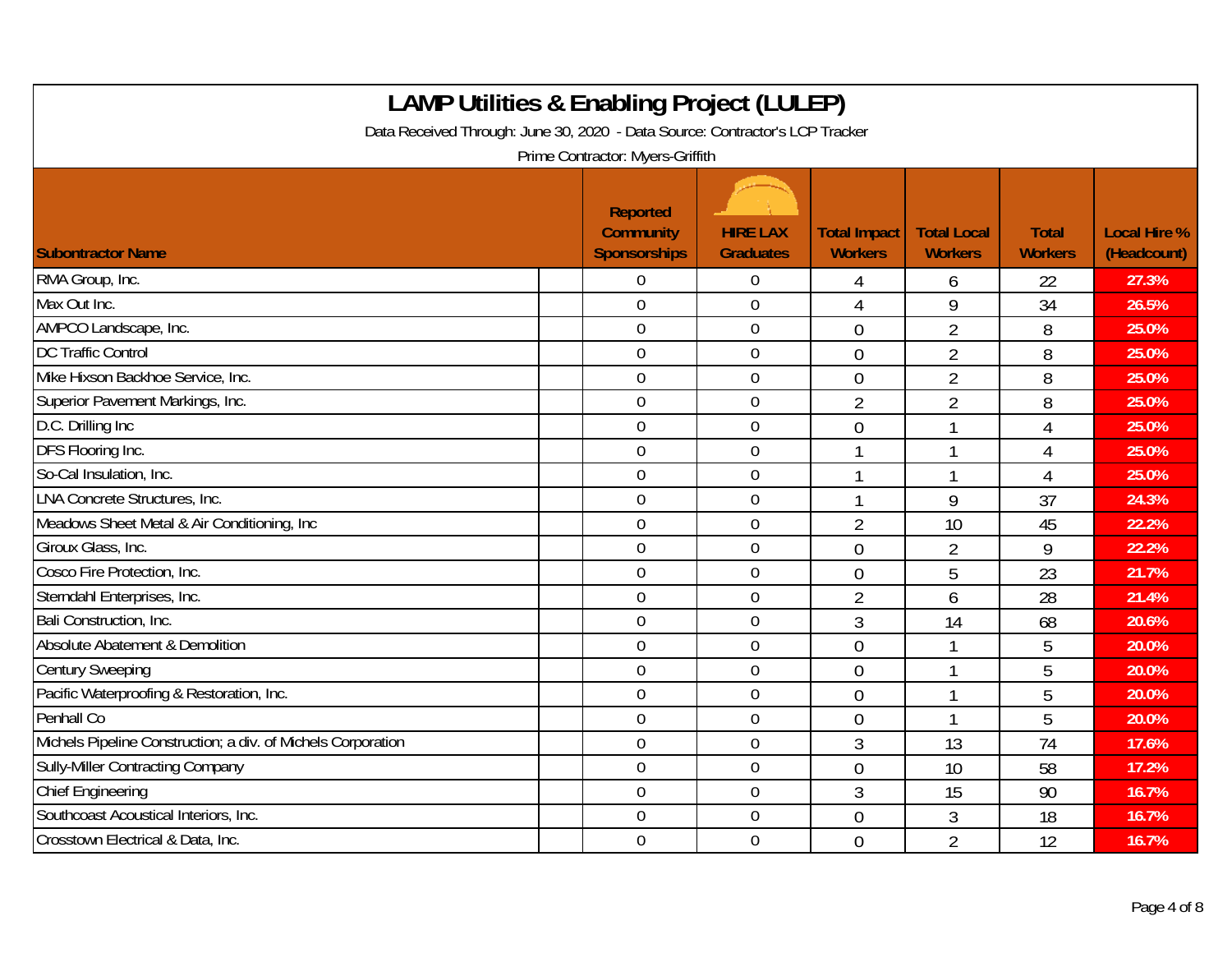| <b>LAMP Utilities &amp; Enabling Project (LULEP)</b><br>Data Received Through: June 30, 2020 - Data Source: Contractor's LCP Tracker<br>Prime Contractor: Myers-Griffith |                                                     |                                     |                                       |                                      |                                |                                    |  |  |  |
|--------------------------------------------------------------------------------------------------------------------------------------------------------------------------|-----------------------------------------------------|-------------------------------------|---------------------------------------|--------------------------------------|--------------------------------|------------------------------------|--|--|--|
| <b>Subontractor Name</b>                                                                                                                                                 | Reported<br><b>Community</b><br><b>Sponsorships</b> | <b>HIRE LAX</b><br><b>Graduates</b> | <b>Total Impact</b><br><b>Workers</b> | <b>Total Local</b><br><b>Workers</b> | <b>Total</b><br><b>Workers</b> | <b>Local Hire %</b><br>(Headcount) |  |  |  |
| Kato Landscape, Inc.                                                                                                                                                     | 0                                                   | $\boldsymbol{0}$                    |                                       | 2                                    | 12                             | 16.7%                              |  |  |  |
| <b>Granstrom Masonry Inc</b>                                                                                                                                             | $\mathbf 0$                                         | $\mathbf 0$                         | $\overline{0}$                        |                                      | 6                              | 16.7%                              |  |  |  |
| Util-Locate                                                                                                                                                              | $\mathbf 0$                                         | $\boldsymbol{0}$                    | 1                                     | 1                                    | 6                              | 16.7%                              |  |  |  |
| Vertical Acess, Inc.                                                                                                                                                     | $\overline{0}$                                      | $\boldsymbol{0}$                    | $\overline{0}$                        | $\mathbf{1}$                         | 6                              | 16.7%                              |  |  |  |
| Nor Cal Pipeline Services                                                                                                                                                | $\overline{0}$                                      | $\mathbf 0$                         |                                       | $\overline{7}$                       | 43                             | 16.3%                              |  |  |  |
| BC Rentals, Inc. dba BC Traffic Specialist                                                                                                                               | $\overline{0}$                                      | $\mathbf 0$                         | $\theta$                              | $\overline{3}$                       | 20                             | 15.0%                              |  |  |  |
| <b>DRS Rebar Inc.</b>                                                                                                                                                    | $\mathbf 0$                                         | $\mathbf 0$                         | $\overline{0}$                        | $\mathbf{1}$                         | $\overline{7}$                 | 14.3%                              |  |  |  |
| Nolds Equipment                                                                                                                                                          | $\mathbf 0$                                         | $\mathbf 0$                         |                                       | 1                                    | $\overline{1}$                 | 14.3%                              |  |  |  |
| Zefiro Corporation                                                                                                                                                       | $\mathbf 0$                                         | $\overline{0}$                      |                                       | 6                                    | 44                             | 13.6%                              |  |  |  |
| G. O. Rodriguez Trucking, Inc.                                                                                                                                           | $\mathbf 0$                                         | $\mathbf 0$                         |                                       | $\overline{7}$                       | 55                             | 12.7%                              |  |  |  |
| All American Asphalt                                                                                                                                                     | $\overline{0}$                                      | $\mathbf 0$                         | 6                                     | 28                                   | 221                            | 12.7%                              |  |  |  |
| Traffic Management Inc.                                                                                                                                                  | $\overline{0}$                                      | $\boldsymbol{0}$                    | $\overline{0}$                        |                                      | 8                              | 12.5%                              |  |  |  |
| Upland Contracting, Inc.                                                                                                                                                 | $\mathbf 0$                                         | $\mathbf 0$                         | $\overline{0}$                        | $\overline{\phantom{a}}$             | 8                              | 12.5%                              |  |  |  |
| G&F Concrete Cutting, Inc.                                                                                                                                               | $\overline{0}$                                      | $\mathbf 0$                         | $\mathbf 0$                           | $\overline{2}$                       | 18                             | 11.1%                              |  |  |  |
| R.J. Lalonde, Inc.                                                                                                                                                       | $\mathbf 0$                                         | $\boldsymbol{0}$                    |                                       | 1                                    | 9                              | 11.1%                              |  |  |  |
| Smithson Electric, Inc.                                                                                                                                                  | $\mathbf 0$                                         | $\mathbf 0$                         | $\overline{0}$                        | $\mathbf{1}$                         | 9                              | 11.1%                              |  |  |  |
| Ferreira Construction Co, Inc.                                                                                                                                           | $\overline{0}$                                      | $\overline{0}$                      |                                       | 5                                    | 46                             | 10.9%                              |  |  |  |
| Badger Daylighting Corp.                                                                                                                                                 | $\mathbf 0$                                         | $\mathbf 0$                         |                                       | $\mathfrak{Z}$                       | 28                             | 10.7%                              |  |  |  |
| Los Angeles Signal Construction, Inc.                                                                                                                                    | $\overline{0}$                                      | $\overline{0}$                      | $\overline{0}$                        | $\overline{1}$                       | 11                             | 9.1%                               |  |  |  |
| Pavement Coatings, Inc.                                                                                                                                                  | $\overline{0}$                                      | $\boldsymbol{0}$                    | $\overline{0}$                        | 1                                    | 11                             | 9.1%                               |  |  |  |
| Cindy Trump, Inc., DBA Lindys Cold Planing                                                                                                                               | $\mathbf 0$                                         | $\overline{0}$                      | $\overline{0}$                        |                                      | 13                             | 7.7%                               |  |  |  |
| Crane Rental Service, Inc.                                                                                                                                               | $\overline{0}$                                      | $\overline{0}$                      | 1                                     | $\overline{1}$                       | 14                             | 7.1%                               |  |  |  |
| PCI                                                                                                                                                                      | 0                                                   | $\boldsymbol{0}$                    | $\overline{0}$                        | $\overline{0}$                       | 22                             | 0.0%                               |  |  |  |
| <b>Pavement Recycling Systems</b>                                                                                                                                        | $\overline{0}$                                      | $\mathbf 0$                         | $\theta$                              | $\overline{0}$                       | 15                             | 0.0%                               |  |  |  |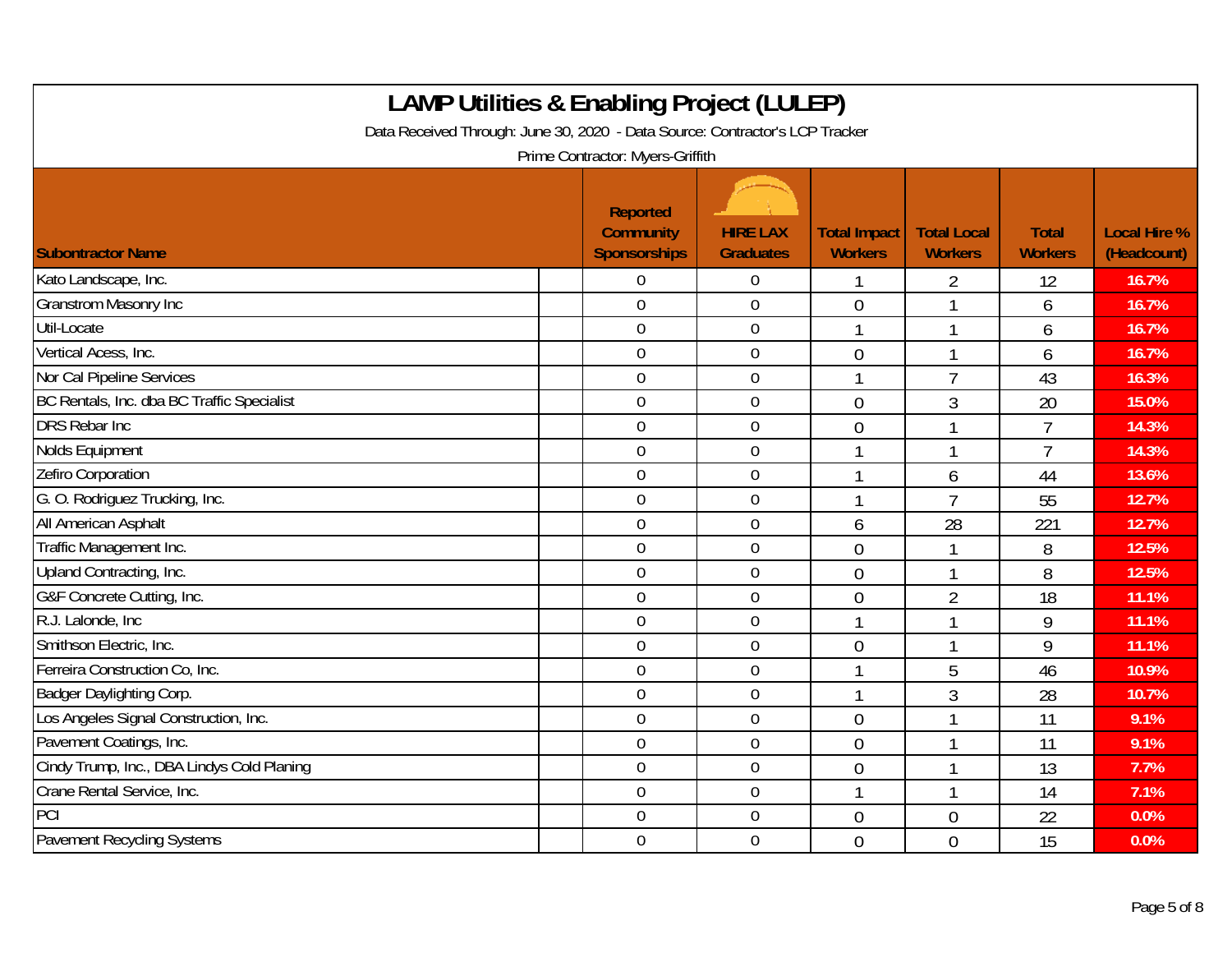| <b>LAMP Utilities &amp; Enabling Project (LULEP)</b><br>Data Received Through: June 30, 2020 - Data Source: Contractor's LCP Tracker<br>Prime Contractor: Myers-Griffith |  |                                                     |                                     |                                       |                                      |                                |                                    |  |  |
|--------------------------------------------------------------------------------------------------------------------------------------------------------------------------|--|-----------------------------------------------------|-------------------------------------|---------------------------------------|--------------------------------------|--------------------------------|------------------------------------|--|--|
| <b>Subontractor Name</b>                                                                                                                                                 |  | Reported<br><b>Community</b><br><b>Sponsorships</b> | <b>HIRE LAX</b><br><b>Graduates</b> | <b>Total Impact</b><br><b>Workers</b> | <b>Total Local</b><br><b>Workers</b> | <b>Total</b><br><b>Workers</b> | <b>Local Hire %</b><br>(Headcount) |  |  |
| Newman Backhoe Service, Inc.                                                                                                                                             |  | 0                                                   | $\overline{0}$                      | 0                                     | $\overline{0}$                       | 14                             | 0.0%                               |  |  |
| Torrent Resources CA, Inc.                                                                                                                                               |  | $\overline{0}$                                      | $\overline{0}$                      | $\overline{0}$                        | $\overline{0}$                       | 13                             | 0.0%                               |  |  |
| C Below Inc                                                                                                                                                              |  | $\overline{0}$                                      | $\overline{0}$                      | $\overline{0}$                        | $\theta$                             | 12                             | 0.0%                               |  |  |
| Telfer Pavement Technologies, LLC                                                                                                                                        |  | $\mathbf 0$                                         | $\boldsymbol{0}$                    | $\overline{0}$                        | $\overline{0}$                       | 10                             | 0.0%                               |  |  |
| Ayala Boring Inc                                                                                                                                                         |  | $\mathbf 0$                                         | $\mathbf 0$                         | $\overline{0}$                        | $\overline{0}$                       | 9                              | 0.0%                               |  |  |
| Cornerstone Demolition Corp.                                                                                                                                             |  | $\mathbf 0$                                         | $\mathbf 0$                         | $\overline{0}$                        | $\theta$                             | 9                              | 0.0%                               |  |  |
| Hardy & Harper                                                                                                                                                           |  | $\mathbf 0$                                         | $\mathbf 0$                         | $\overline{0}$                        | $\overline{0}$                       | 9                              | 0.0%                               |  |  |
| V&E Tree Service, Inc.                                                                                                                                                   |  | $\overline{0}$                                      | $\mathbf 0$                         | $\overline{0}$                        | $\overline{0}$                       | 9                              | 0.0%                               |  |  |
| 2R Drilling, Inc.                                                                                                                                                        |  | $\overline{0}$                                      | $\boldsymbol{0}$                    | $\overline{0}$                        | $\overline{0}$                       | 8                              | 0.0%                               |  |  |
| <b>Connor Concrete Cutting and Coring</b>                                                                                                                                |  | $\boldsymbol{0}$                                    | $\mathbf 0$                         | $\overline{0}$                        | $\overline{0}$                       | 8                              | 0.0%                               |  |  |
| Lucas Builders, Inc.                                                                                                                                                     |  | $\overline{0}$                                      | $\mathbf 0$                         | $\overline{0}$                        | $\theta$                             | 8                              | 0.0%                               |  |  |
| C.M. Peich, Inc.                                                                                                                                                         |  | $\overline{0}$                                      | $\mathbf 0$                         | $\overline{0}$                        | $\theta$                             | $\overline{7}$                 | 0.0%                               |  |  |
| H.D. Construction Equipment, Inc.                                                                                                                                        |  | $\overline{0}$                                      | $\mathbf 0$                         | $\overline{0}$                        | $\overline{0}$                       | $\overline{7}$                 | 0.0%                               |  |  |
| Fine Grade Equipment, Inc.                                                                                                                                               |  | $\mathbf 0$                                         | $\boldsymbol{0}$                    | $\overline{0}$                        | $\mathbf 0$                          | 6                              | 0.0%                               |  |  |
| Commercial Scaffolding of CA, Inc.                                                                                                                                       |  | $\mathbf 0$                                         | $\overline{0}$                      | $\overline{0}$                        | $\overline{0}$                       | 5                              | 0.0%                               |  |  |
| DJS General Contracting, Inc.                                                                                                                                            |  | $\mathbf 0$                                         | $\mathbf 0$                         | $\overline{0}$                        | $\overline{0}$                       | 5                              | 0.0%                               |  |  |
| Gregg Drilling & Testing, Inc.                                                                                                                                           |  | $\overline{0}$                                      | $\mathbf 0$                         | $\overline{0}$                        | $\overline{0}$                       | 5                              | 0.0%                               |  |  |
| Reliable Construction Services, LLC                                                                                                                                      |  | $\overline{0}$                                      | $\overline{0}$                      | $\overline{0}$                        | $\overline{0}$                       | 5                              | 0.0%                               |  |  |
| <b>Techno Coatings Inc</b>                                                                                                                                               |  | $\mathbf 0$                                         | $\mathbf 0$                         | $\overline{0}$                        | $\overline{0}$                       | 5                              | 0.0%                               |  |  |
| Traffic Loops Crackfilling Inc                                                                                                                                           |  | $\overline{0}$                                      | $\boldsymbol{0}$                    | $\overline{0}$                        | $\overline{0}$                       | 5                              | 0.0%                               |  |  |
| DeepScan, Inc.                                                                                                                                                           |  | $\overline{0}$                                      | $\overline{0}$                      | $\overline{0}$                        | $\overline{0}$                       | 4                              | 0.0%                               |  |  |
| Merli Concrete Pumping                                                                                                                                                   |  | $\overline{0}$                                      | $\overline{0}$                      | $\overline{0}$                        | $\overline{0}$                       | 4                              | 0.0%                               |  |  |
| AD Improvements Inc                                                                                                                                                      |  | $\boldsymbol{0}$                                    | $\boldsymbol{0}$                    | $\overline{0}$                        | $\overline{0}$                       | 3                              | 0.0%                               |  |  |
| Asphalt, Fabric & Engineering, Inc.                                                                                                                                      |  | $\overline{0}$                                      | $\mathbf 0$                         | $\overline{0}$                        | $\overline{0}$                       | 3                              | 0.0%                               |  |  |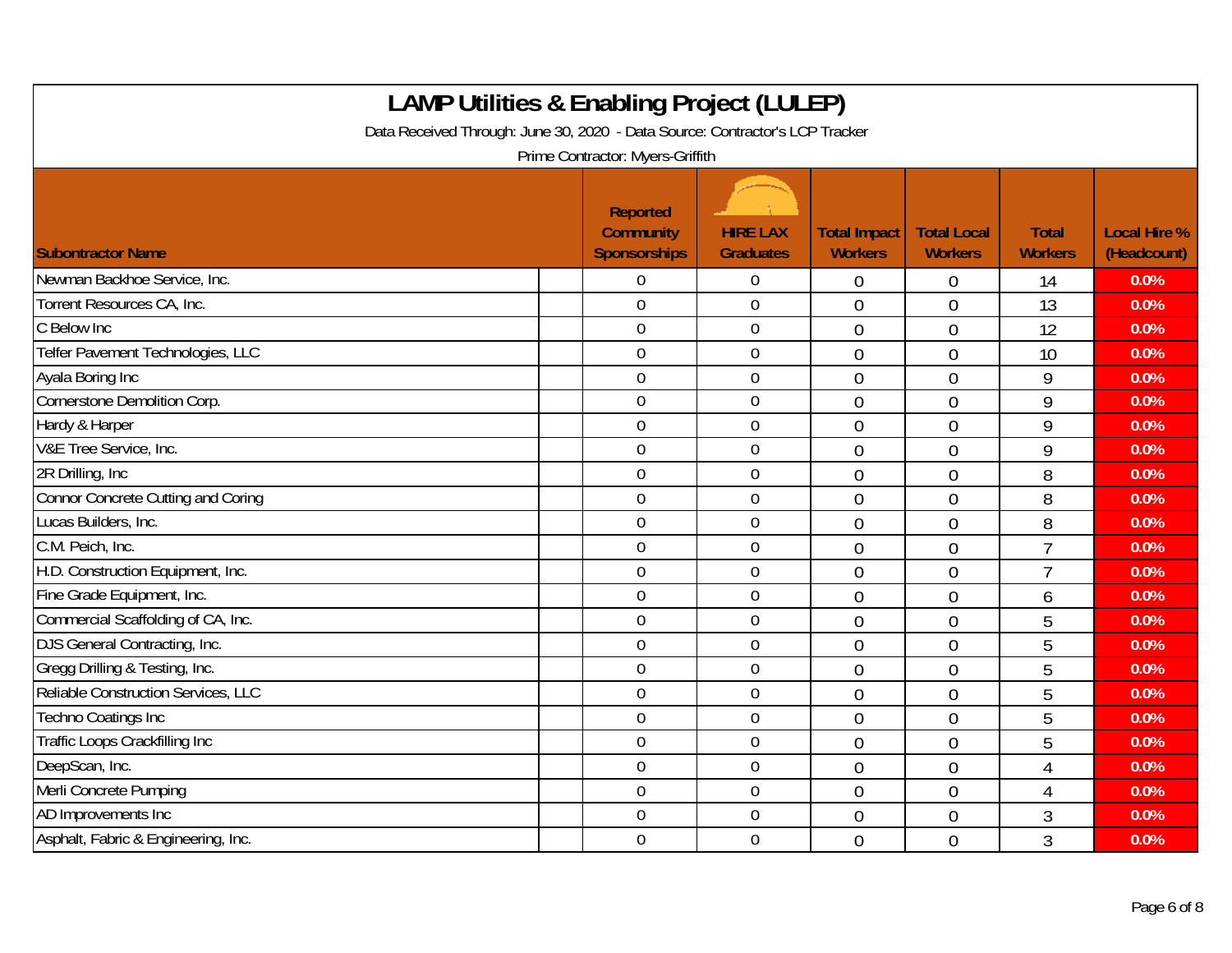| <b>LAMP Utilities &amp; Enabling Project (LULEP)</b><br>Data Received Through: June 30, 2020 - Data Source: Contractor's LCP Tracker<br>Prime Contractor: Myers-Griffith |  |                                                            |                                     |                                       |                                      |                                |                                    |  |  |
|--------------------------------------------------------------------------------------------------------------------------------------------------------------------------|--|------------------------------------------------------------|-------------------------------------|---------------------------------------|--------------------------------------|--------------------------------|------------------------------------|--|--|
| <b>Subontractor Name</b>                                                                                                                                                 |  | <b>Reported</b><br><b>Community</b><br><b>Sponsorships</b> | <b>HIRE LAX</b><br><b>Graduates</b> | <b>Total Impact</b><br><b>Workers</b> | <b>Total Local</b><br><b>Workers</b> | <b>Total</b><br><b>Workers</b> | <b>Local Hire %</b><br>(Headcount) |  |  |
| Bragg Crane Service (sub to Comet Electric)                                                                                                                              |  | $\Omega$                                                   | $\overline{0}$                      | $\overline{0}$                        | $\overline{0}$                       | 3                              | 0.0%                               |  |  |
| Cell-Crete Corporation                                                                                                                                                   |  | $\mathbf 0$                                                | $\mathbf 0$                         | $\overline{0}$                        | $\overline{0}$                       | 3                              | 0.0%                               |  |  |
| CGO Construction Company, Inc.                                                                                                                                           |  | $\overline{0}$                                             | $\mathbf 0$                         | $\overline{0}$                        | $\overline{0}$                       | 3                              | 0.0%                               |  |  |
| <b>Ground Penetrating Radar</b>                                                                                                                                          |  | $\mathbf 0$                                                | $\boldsymbol{0}$                    | $\overline{0}$                        | $\overline{0}$                       | 3                              | 0.0%                               |  |  |
| Pipe Tec Inc                                                                                                                                                             |  | $\mathbf 0$                                                | $\mathbf 0$                         | $\overline{0}$                        | $\overline{0}$                       | 3                              | 0.0%                               |  |  |
| Pre-Con                                                                                                                                                                  |  | $\mathbf 0$                                                | $\mathbf 0$                         | $\overline{0}$                        | $\overline{0}$                       | 3                              | 0.0%                               |  |  |
| Pre-Con Installers                                                                                                                                                       |  | $\overline{0}$                                             | $\mathbf 0$                         | $\overline{0}$                        | $\theta$                             | 3                              | 0.0%                               |  |  |
| Ramsey Oil Co Inc                                                                                                                                                        |  | $\mathbf 0$                                                | $\mathbf 0$                         | $\overline{0}$                        | $\overline{0}$                       | 3                              | 0.0%                               |  |  |
| Savala Equipment Company                                                                                                                                                 |  | $\overline{0}$                                             | $\mathbf 0$                         | $\overline{0}$                        | $\overline{0}$                       | 3                              | 0.0%                               |  |  |
| Barneys Hole Digging Service                                                                                                                                             |  | $\mathbf 0$                                                | $\boldsymbol{0}$                    | $\overline{0}$                        | $\overline{0}$                       | $\overline{2}$                 | 0.0%                               |  |  |
| <b>Burros Backhoe Service, LLC</b>                                                                                                                                       |  | $\mathbf 0$                                                | $\mathbf 0$                         | $\overline{0}$                        | $\overline{0}$                       | $\overline{2}$                 | 0.0%                               |  |  |
| Dayton Certified Welding, Inc.                                                                                                                                           |  | $\mathbf 0$                                                | $\mathbf 0$                         | $\overline{0}$                        | $\overline{0}$                       | $\overline{2}$                 | 0.0%                               |  |  |
| Discovery Hydrovac                                                                                                                                                       |  | $\overline{0}$                                             | $\mathbf 0$                         | $\overline{0}$                        | $\theta$                             | $\overline{2}$                 | 0.0%                               |  |  |
| <b>Fastrack Rentals Inc</b>                                                                                                                                              |  | $\mathbf 0$                                                | $\mathbf 0$                         | $\overline{0}$                        | $\overline{0}$                       | $\overline{2}$                 | 0.0%                               |  |  |
| Johnson's Tree Service                                                                                                                                                   |  | $\overline{0}$                                             | $\mathbf 0$                         | $\overline{0}$                        | $\overline{0}$                       | $\overline{2}$                 | 0.0%                               |  |  |
| Whitecore Concrete Cutting & Demolition, Inc.                                                                                                                            |  | $\mathbf 0$                                                | $\boldsymbol{0}$                    | $\overline{0}$                        | $\overline{0}$                       | $\overline{2}$                 | 0.0%                               |  |  |
| <b>Anglemyer Crane Rental</b>                                                                                                                                            |  | $\mathbf 0$                                                | $\mathbf 0$                         | $\overline{0}$                        | $\overline{0}$                       | 1                              | 0.0%                               |  |  |
| Calmex Engineering, Inc.                                                                                                                                                 |  | $\mathbf 0$                                                | $\mathbf 0$                         | $\overline{0}$                        | $\overline{0}$                       |                                | 0.0%                               |  |  |
| <b>Hydraulic Cranes LLC</b>                                                                                                                                              |  | $\overline{0}$                                             | $\overline{0}$                      | $\overline{0}$                        | $\theta$                             |                                | 0.0%                               |  |  |
| Jim Painter Controls, Inc.                                                                                                                                               |  | $\mathbf 0$                                                | $\mathbf 0$                         | $\overline{0}$                        | $\overline{0}$                       | $\mathbf 1$                    | 0.0%                               |  |  |
| Northwest Excavating Inc                                                                                                                                                 |  | $\overline{0}$                                             | $\overline{0}$                      | $\overline{0}$                        | $\overline{0}$                       |                                | 0.0%                               |  |  |
| Site Solution Services, Inc.                                                                                                                                             |  | $\mathbf 0$                                                | $\boldsymbol{0}$                    | $\overline{0}$                        | $\mathbf 0$                          |                                | 0.0%                               |  |  |
| <b>Skaggs Concrete Cutting Inc.</b>                                                                                                                                      |  | $\overline{0}$                                             | $\mathbf 0$                         | $\overline{0}$                        | $\overline{0}$                       | $\overline{\phantom{a}}$       | 0.0%                               |  |  |
|                                                                                                                                                                          |  | 5                                                          | 3                                   | 171                                   | 875                                  | 3193                           | 27.4%                              |  |  |